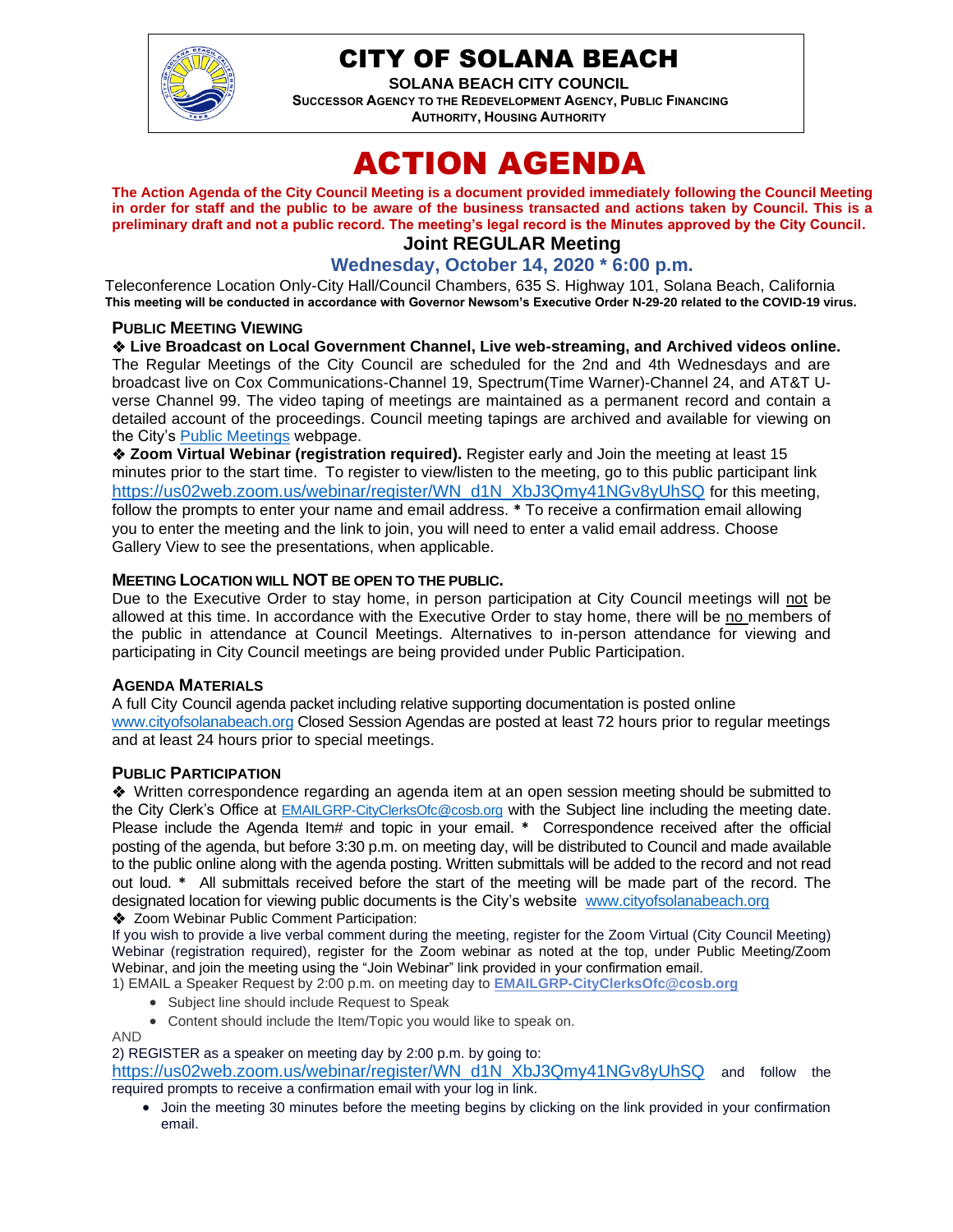- Speaking participants may use the computer's microphone and speakers to listen and communicate or they may also call into the meeting by dialing into the meeting with a telephone (this information will be provided in your email confirmation). If you call in as well for better audio, mute your computer's speakers to eliminate feedback.
- Participants will be called upon from those who have submitted the Speaker Request, registered, and logged on as described above. You will be called on by name and unmuted by the meeting organizer and may provide comments for the allotted time. Allotted speaker times are listed under each [Agenda s](https://urldefense.proofpoint.com/v2/url?u=https-3A__www.ci.solana-2Dbeach.ca.us_index.asp-3FSEC-3DF0F1200D-2D21C6-2D4A88-2D8AE1-2D0BC07C1A81A7-26Type-3DB-5FBASIC&d=DwMFaQ&c=euGZstcaTDllvimEN8b7jXrwqOf-v5A_CdpgnVfiiMM&r=1XAsCUuqwK_tji2t0s1uIQ&m=C7WzXfOw2_nkEFMJClT55zZsF4tmIf_7KTn0o1WpYqI&s=3DcsWExM2_nx_xpvFtXslUjphiXd0MDCCF18y_Qy5yU&e=)ection.
- Participants can use a computer microphone and speakers to listen and communicate or dial into the meeting with a telephone (if you log in and call in, mute one of the devices to eliminate feedback).
- Do not self-mute since you will be muted when you enter the meeting and organizers will unmute you to provide comments. All oral comments received prior to the close of the meeting will be made part of the meeting record.

#### **SPECIAL ASSISTANCE NEEDED** - AMERICAN DISABILITIES ACT TITLE 2

In compliance with the Americans with Disabilities Act of 1990, persons with a disability may request an agenda in appropriate alternative formats as required by Section 202. Any person with a disability who requires a modification or accommodation in order to participate in a meeting should direct such request to the City Clerk's office (858) 720-2400 [EMAILGRP-CityClerksOfc@cosb.org](mailto:EMAILGRP-CityClerksOfc@cosb.org) at least 72 hours prior to the meeting.

> As a courtesy to all meeting attendees, please set cellular phones and pagers to silent mode and engage in conversations offline/muted.

| <b>CITY COUNCILMEMBERS</b>                 |  |                                        |                                         |
|--------------------------------------------|--|----------------------------------------|-----------------------------------------|
| Jewel Edson, Mayor                         |  |                                        |                                         |
| Judy Hegenauer, Deputy Mayor               |  | Kristi Becker, Councilmember           |                                         |
| Kelly Harless, Councilmember               |  | David A. Zito, Councilmember           |                                         |
| <b>Gregory Wade</b><br><b>City Manager</b> |  | Johanna Canlas<br><b>City Attorney</b> | <b>Angela Ivey</b><br><b>City Clerk</b> |

#### **SPEAKERS:**

See Public Participation on the first page of the Agenda for publication participation options.

#### **READING OF ORDINANCES AND RESOLUTIONS:**

Pursuant to [Solana Beach Municipal Code](mailto:https://www.codepublishing.com/CA/SolanaBeach/) Section 2.04.460, at the time of introduction or adoption of an ordinance or adoption of a resolution, the same shall not be read in full unless after the reading of the title, further reading is requested by a member of the Council. If any Councilmember so requests, the ordinance or resolution shall be read in full. In the absence of such a request, this section shall constitute a waiver by the council of such reading.

### **CALL TO ORDER AND ROLL CALL:**

#### **CLOSED SESSION REPORT:**

**FLAG SALUTE:**

#### **APPROVAL OF AGENDA: COUNCIL ACTION: Approved 5/0**

#### **ORAL COMMUNICATIONS:**

*Note to Public: Refer to Public Participation for information on how to submit public comment.*  This portion of the agenda provides an opportunity for members of the public to address the City Council on items relating to City business and not appearing on today's agenda by having submitted written comments for the record to be filed with the record or by registering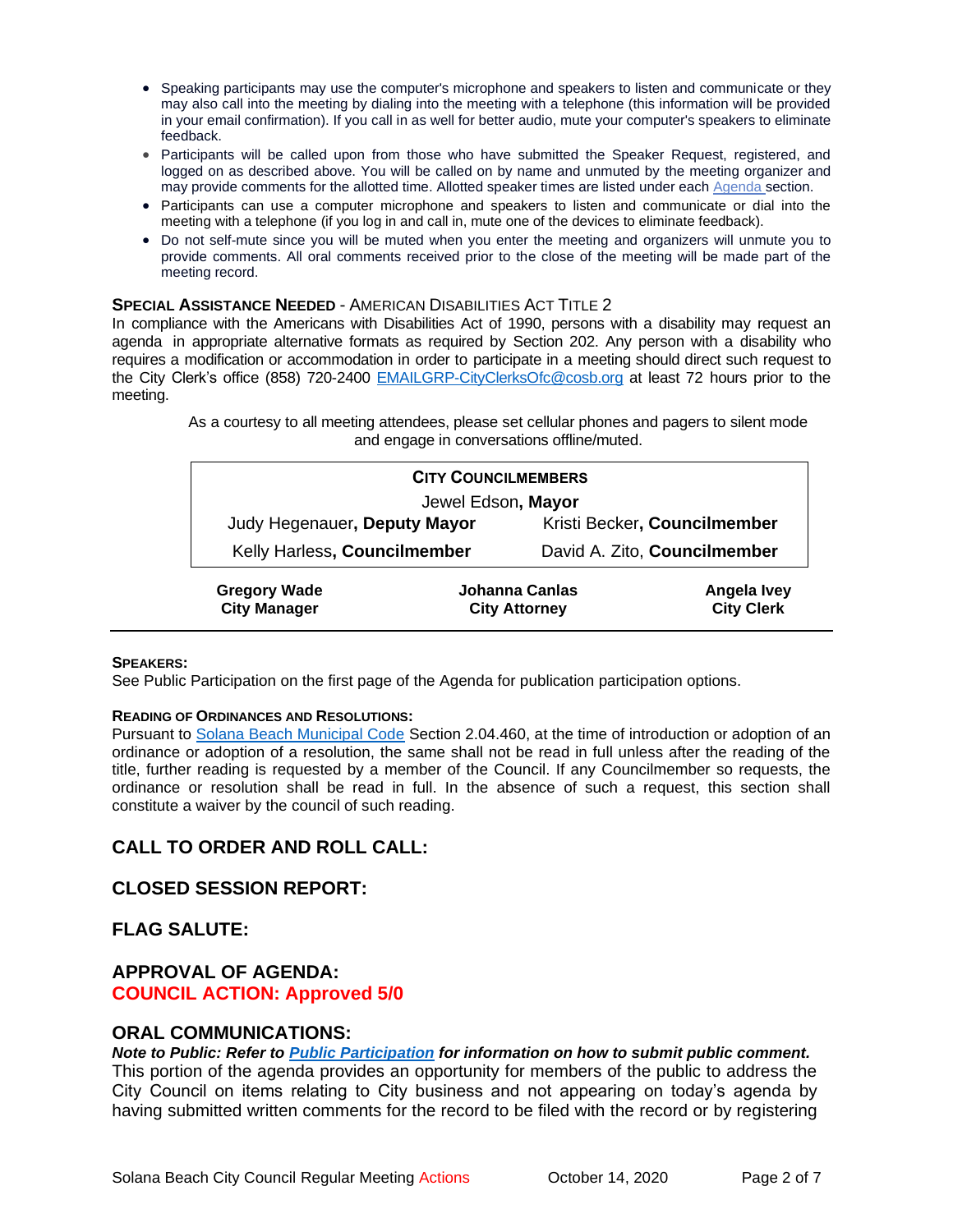to join the virtual meeting online to speak live, per the Public Participation instructions on the Agenda.

Comments relating to items on this evening's agenda are taken at the time the items are heard. Pursuant to the Brown Act, no action shall be taken by the City Council on public comment items. Council may refer items to the City Manager for placement on a future agenda. The maximum time allotted for each speaker is THREE MINUTES (SBMC 2.04.190).

### **COUNCIL COMMUNITY ANNOUNCEMENTS / COMMENTARY:**

*An opportunity for City Council to make brief announcements or report on their activities. These items are not agendized for official City business with no action or substantive discussion.* 

### **A. CONSENT CALENDAR:** (Action Items) (A.1. - A.5.)

*Note to Public: Refer to Public Participation for information on how to submit public comment.*  Items listed on the Consent Calendar are to be acted in a single action of the City Council unless pulled for discussion.

Any member of the public may address the City Council on an item of concern by submitting written correspondence for the record to be filed with the record or by registering to join the virtual meeting online to speak live, per the Public Participation instructions on the Agenda. The maximum time allotted for each speaker is THREE MINUTES (SBMC 2.04.190).

Those items removed from the Consent Calendar by a member of the Council will be trailed to the end of the agenda, while Consent Calendar items removed by the public will be discussed immediately after approval of the Consent Calendar.

### **A.1. Minutes of the City Council.**

Recommendation: That the City Council

1. Approve the Minutes of City Council meetings held February 27, 2019, March 27, 2019, July 14, 2020 and August 26, 2020.

Approved Minutes [http://www.ci.solana-beach.ca.us/index.asp?SEC=F0F1200D-21C6-4A88-8AE1-0BC07C1A81A7&Type=B\\_BASIC](http://www.ci.solana-beach.ca.us/index.asp?SEC=F0F1200D-21C6-4A88-8AE1-0BC07C1A81A7&Type=B_BASIC) **COUNCIL ACTION: Approved 5/0**

### **A.2. Register Of Demands.** (File 0300-30)

Recommendation: That the City Council

1. Ratify the list of demands for September 5, 2020 – September 25, 2020.

[Item A.2. Report \(click here\)](https://solanabeach.govoffice3.com/vertical/Sites/%7B840804C2-F869-4904-9AE3-720581350CE7%7D/uploads/Item_A.2._Report_(click_here)_10-14-20_O.pdf) **COUNCIL ACTION: Approved 5/0**

### **A.3. General Fund Adopted Budget Changes for Fiscal Year 2020/21.** (File 0330-30)

Recommendation: That the City Council

1. Receive the report listing changes made to the Fiscal Year 2020/2021 General Fund Adopted Budget.

[Item A.3. Report \(click here\)](https://solanabeach.govoffice3.com/vertical/Sites/%7B840804C2-F869-4904-9AE3-720581350CE7%7D/uploads/Item_A.3._Report_(click_here)_10-14-20_O.pdf) **COUNCIL ACTION: Approved 5/0**

**A.4. Community Development Block Grant Cooperative Agreement Amendment.** (File 0390-32)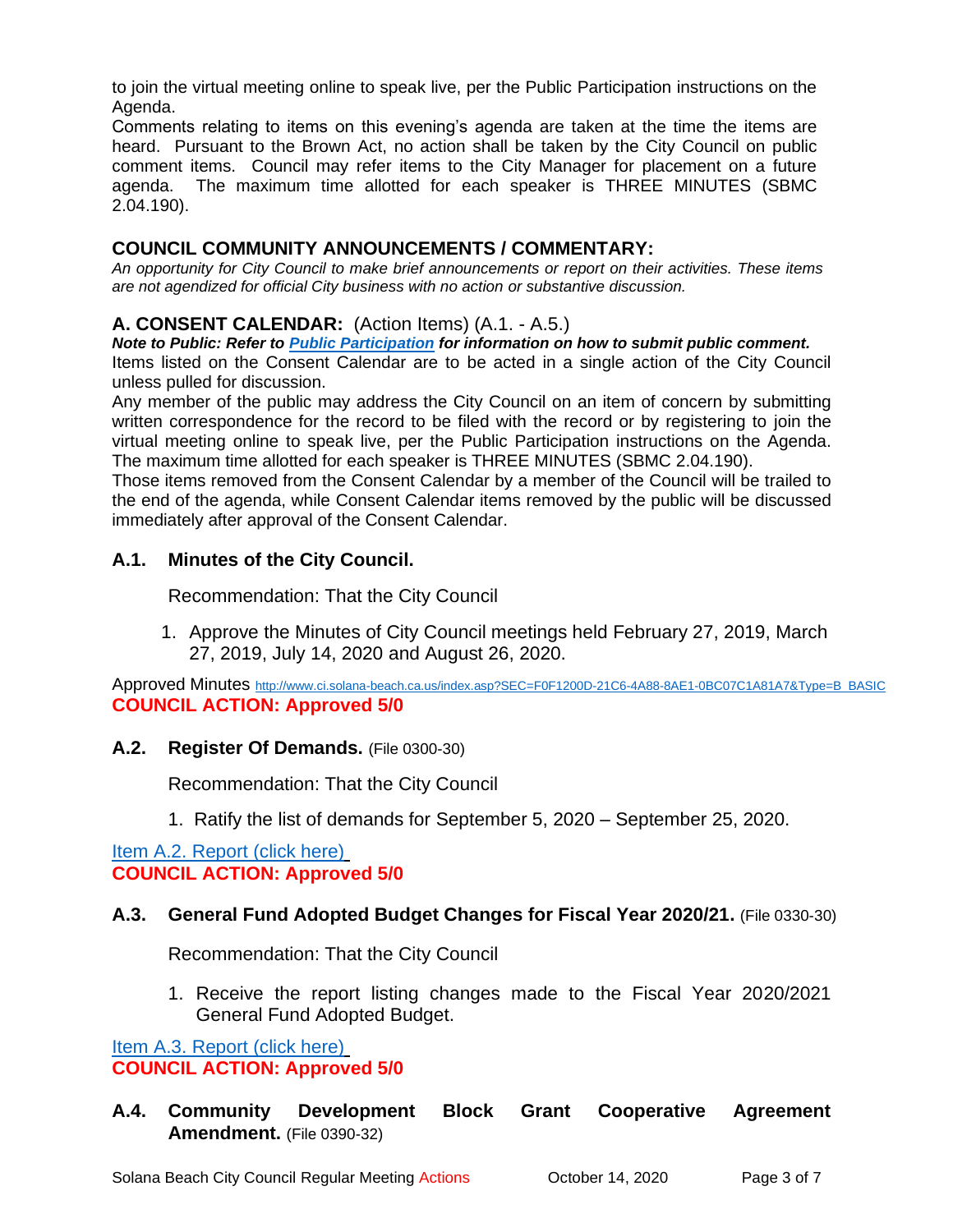Recommendation: That the City Council

1. Adopt **Resolution 2020-130**, authorizing the City Manager to execute the Cooperative Agreement Amendment on behalf of the City, as well as authorizing the City Manager to execute future amendments to the Community Development Block Grant (CDBG) Program Agreement.

[Item A.4. Report \(click here\)](https://solanabeach.govoffice3.com/vertical/Sites/%7B840804C2-F869-4904-9AE3-720581350CE7%7D/uploads/Item_A.4._Report_(click_here)_10-14-20_O.pdf) **COUNCIL ACTION: Approved 5/0**

### **A.5. High Speed Internet Services at City Facilities - Phase I and a Three-Year Agreement with Ting Fiber, Inc.** (File 1000-50)

Recommendation: That the City Council

- 1. Adopt **Resolution 2020-131** which states
	- a. The RFP is split into two phases. Phase I shall be the provision of highspeed internet services to City facilities. Phase II shall be the Smart City Technology component.
	- b. Ting Fiber, Inc. has demonstrated competence and the professional qualifications necessary for satisfactory performance of the services required by the City for Phase I and Phase II.

and

- 2. Authorizes the City Manager to execute an Agreement for High Speed Internet Services for Phase I with an initial three-year term, at an amount that shall not exceed \$116,964, with Ting Fiber, Inc. with two optional one-year extensions, at the City Manager's discretion, that would provide high speed internet services at City Hall first and other City facilities according to the City's priorities, consistent with the RFP and in a form acceptable to the City Attorney.
- 3. Authorizes the City Manager to negotiate an agreement with Ting Fiber, Inc. for Phase II at a fair and reasonable price and to return to City Council with the proposed agreement and to request authorization to implement Phase II. There is no commitment with respect to Phase II at this time.

### [Item A.5. Report \(click here\)](https://solanabeach.govoffice3.com/vertical/Sites/%7B840804C2-F869-4904-9AE3-720581350CE7%7D/uploads/Item_A.5._Report_(click_here)_10-14-20_-_O.pdf)

A.5. Staff [Report Update 1](https://solanabeach.govoffice3.com/vertical/Sites/%7B840804C2-F869-4904-9AE3-720581350CE7%7D/uploads/A.5._Staff_Report_1.pdf)

*Posted Reports & Supplemental Docs contain records up to the cut off time, prior to the start of the meeting, for processing new submittals. The final official record containing handouts, PowerPoints, etc. can be obtained through a Records Request to the City Clerk's Office.*

**COUNCIL ACTION: Approved 5/0**

### **B. PUBLIC HEARING:** (B.1.)

*Note to Public: Refer to Public Participation for information on how to submit public comment.* 

Any member of the public may address the City Council on an item of concern by submitting written correspondence for the record to be filed with the record or by registering to join the virtual meeting online to speak live, per the Public Participation instructions on the Agenda. The maximum time allotted for each speaker is THREE MINUTES (SBMC 2.04.190).

An applicant or designee(s) for a private development/business project, for which the public hearing is being held, is allotted a total of fifteen minutes to speak, as per SBMC 2.04.210. A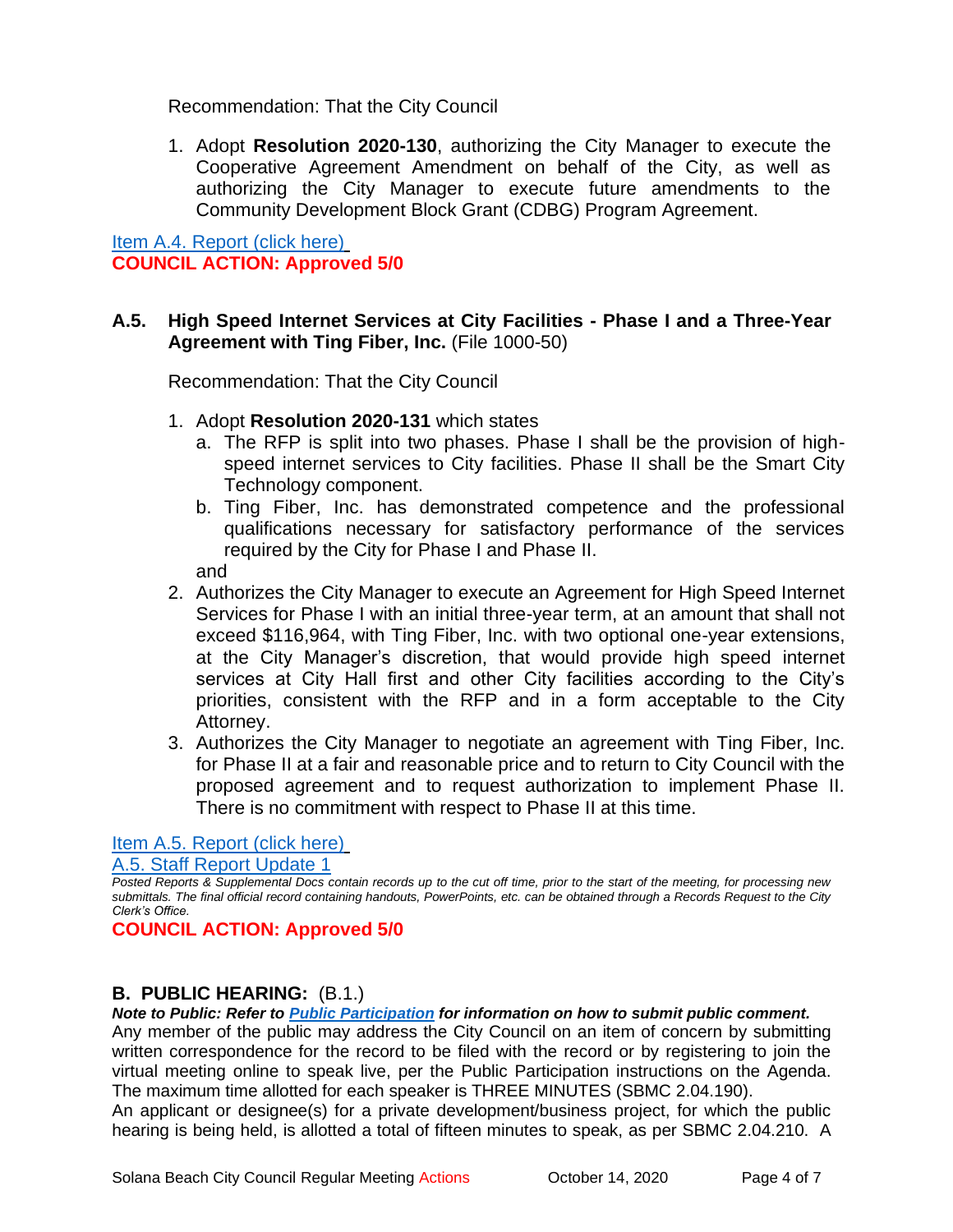portion of the fifteen minutes may be saved to respond to those who speak in opposition. All other speakers have three minutes each.

After considering all of the evidence, including written materials and oral testimony, the City Council must make a decision supported by findings and the findings must be supported by substantial evidence in the record.

### **B.1.** *TransNet* **Local Street Improvement Program of Projects for Fiscal Years 2021 through 2025.** (File 0840-30)

The Staff recommends that the City Council:

- 1. Conduct the Public Hearing: Open the public hearing, Report Council disclosures, Receive public testimony, and Close the public hearing.
- 2. Consider adoption of **Resolution 2020-132** approving the amendment to the *TransNet* Local Street Improvement Program list of projects for Fiscal Years 2021 through 2025, to increase *TransNet* Carry Over funding in RTIP Project SB18, Pavement Maintenance.

### [Item B.1. Report \(click here\)](https://solanabeach.govoffice3.com/vertical/Sites/%7B840804C2-F869-4904-9AE3-720581350CE7%7D/uploads/Item_B.1._Report_(click_here)_10-14-20_O.pdf)

*Posted Reports & Supplemental Docs contain records up to the cut off time, prior to the start of the meeting, for processing new submittals. The final official record containing handouts, PowerPoints, etc. can be obtained through a Records Request to the City Clerk's Office.*

**COUNCIL ACTION: Approved 5/0**

### **C. STAFF REPORTS: (C.1. – C.3.)**

*Note to Public: Refer to Public Participation for information on how to submit public comment.*  Any member of the public may address the City Council on an item of concern by submitting written correspondence for the record to be filed with the record or by registering to join the virtual meeting online to speak live, per the Public Participation instructions on the Agenda. The maximum time allotted for each speaker is THREE MINUTES (SBMC 2.04.190).

### **C.1. Marine Safety Center Preliminary Design Improvements.** (File 0730-30)

The Staff recommends that the City Council

1. Receive the report and provide input and direction on the design options for improvements to the Marine Safety Center.

### [Item C.1. Report \(click here\)](https://solanabeach.govoffice3.com/vertical/Sites/%7B840804C2-F869-4904-9AE3-720581350CE7%7D/uploads/Item_C.1._Report_(click_here)_10-14-20_O.pdf)

C.1. Staff [Report Update 1](https://solanabeach.govoffice3.com/vertical/Sites/%7B840804C2-F869-4904-9AE3-720581350CE7%7D/uploads/C.1._Staff_Report_Update_1.pdf)

*Posted Reports & Supplemental Docs contain records up to the cut off time, prior to the start of the meeting, for processing new submittals. The final official record containing handouts, PowerPoints, etc. can be obtained through a Records Request to the City Clerk's Office.*

#### **Discussion**

### **C.2. CARES Act Community Development Block Grant Coronavirus (CDBG-CV) Funding Availability and Rental Assistance Program Guidelines.** (File 0390- 32)

The Staff recommends that the City Council:

1. Receive this report, discuss and provide direction to Staff regarding the Rental Assistance Program and any other use of available CDBG-CV funding.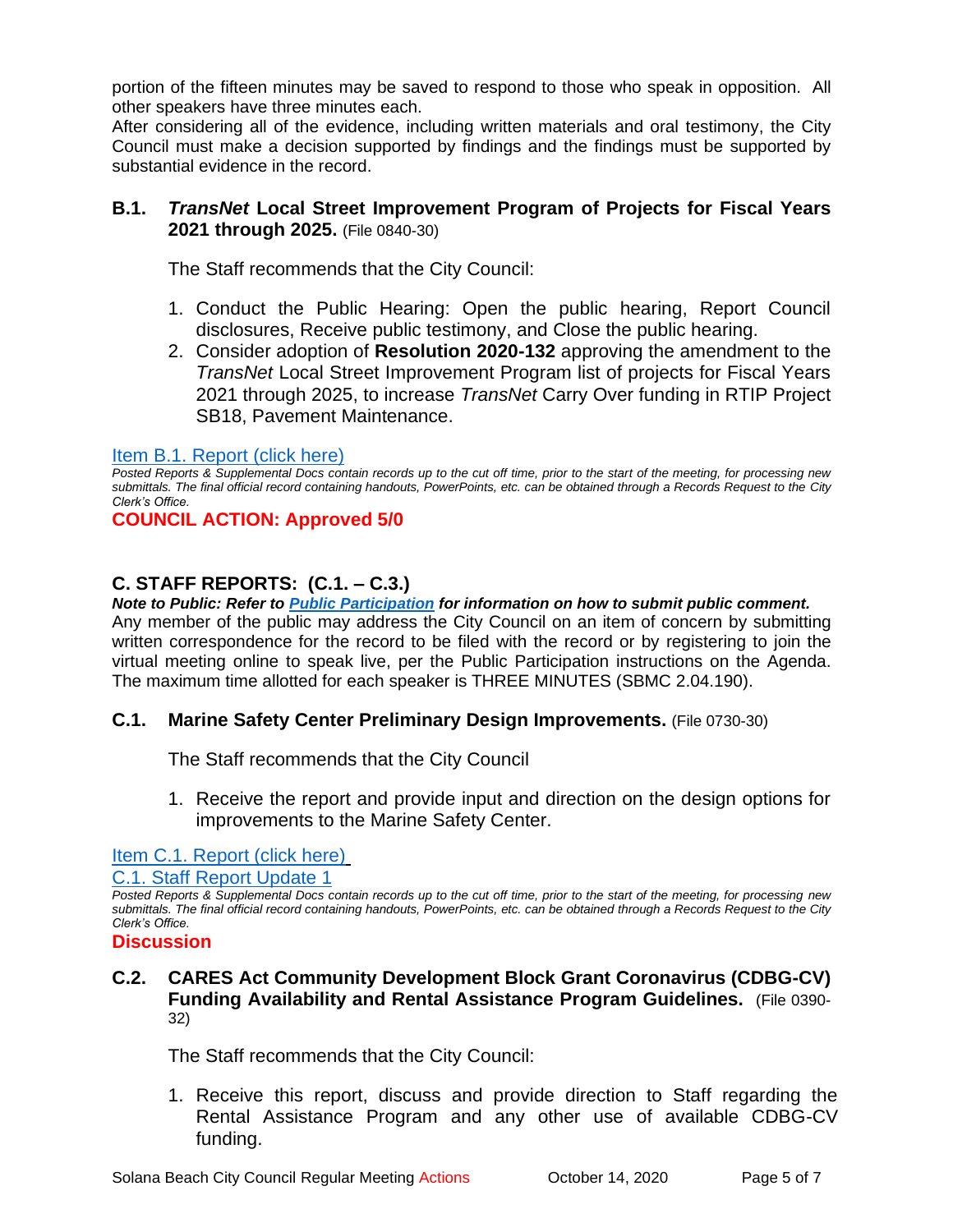[Item C.2. Report](https://solanabeach.govoffice3.com/vertical/Sites/%7B840804C2-F869-4904-9AE3-720581350CE7%7D/uploads/Item_C.2._Report_(click_here)_10-14-20_-_O.pdf) (click here)

*Posted Reports & Supplemental Docs contain records up to the cut off time, prior to the start of the meeting, for processing new submittals. The final official record containing handouts, PowerPoints, etc. can be obtained through a Records Request to the City Clerk's Office.*

**Discussion**

### **C.3. Permanent Art Acquisition & Installation:** *Fleur de Lumiere.* (File 0910-45)

The Staff recommends that the City Council

- 1. Adopt **Resolution 2020-133** authorizing the purchase of *Fleur de Lumiere* as a permanent art piece in the City's art collection in the amount of ten thousand dollars (\$10,000).
- 2. Appropriate \$10,000 to the Improvements expenditure account from the Public Arts Reserve in the TOT Coastal Visitors Fund.

#### [Item C.3. Report \(click here\)](https://solanabeach.govoffice3.com/vertical/Sites/%7B840804C2-F869-4904-9AE3-720581350CE7%7D/uploads/Item_C.3._Report_(click_here)_10-14-20_-_O.pdf)

[Item C.3. Supplemental Docs \(Updated 10-12 at 210pm\)](https://solanabeach.govoffice3.com/vertical/Sites/%7B840804C2-F869-4904-9AE3-720581350CE7%7D/uploads/Item_C.3._Supplemental_Docs_(Updated_10-12_at_210pm)_-_O.pdf)

*Posted Reports & Supplemental Docs contain records up to the cut off time, prior to the start of the meeting, for processing new submittals. The final official record containing handouts, PowerPoints, etc. can be obtained through a Records Request to the City Clerk's Office.*

**COUNCIL ACTION: Approved 5/0**

### **WORK PLAN COMMENTS:**

*Adopted June 12, 2019*

### **COMPENSATION & REIMBURSEMENT DISCLOSURE:**

GC: Article 2.3. Compensation: 53232.3. (a) Reimbursable expenses shall include, but not be limited to, meals, lodging, and travel. 53232.3 (d) Members of a legislative body shall provide brief reports on meetings attended at the expense of the local agency "*City*" at the next regular meeting of the legislative body.

### **COUNCIL COMMITTEE REPORTS:** [Council Committees](https://www.ci.solana-beach.ca.us/index.asp?SEC=584E1192-3850-46EA-B977-088AC3E81E0D&Type=B_BASIC)

### **REGIONAL COMMITTEES: (outside agencies, appointed by this Council)**

- a. City Selection Committee (meets twice a year) Primary-Edson, Alternate-Zito
- b. County Service Area 17: Primary- Harless, Alternate-Edson
- c. Escondido Creek Watershed Authority: Becker /Staff (no alternate).
- d. League of Ca. Cities' San Diego County Executive Committee: Primary-Becker, Alternate-Harless and any subcommittees.
- e. League of Ca. Cities' Local Legislative Committee: Primary-Harless, Alternate-Becker
- f. League of Ca. Cities' Coastal Cities Issues Group (CCIG): Primary-Becker, Alternate-**Harless**
- g. North County Dispatch JPA: Primary-Harless, Alternate-Becker
- h. North County Transit District: Primary-Edson, Alternate-Becker
- i. Regional Solid Waste Association (RSWA): Primary-Hegenauer, Alternate-Becker
- j. SANDAG: Primary-Zito, 1<sup>st</sup> Alternate-Edson, 2<sup>nd</sup> Alternate-Becker, and any subcommittees.
- k. SANDAG Shoreline Preservation Committee: Primary-Hegenauer, Alternate-Zito
- l. San Dieguito River Valley JPA: Primary-Hegenauer, Alternate-Zito
- m. San Elijo JPA: Primary-Zito, Primary-Becker, Alternate-City Manager
- n. 22<sup>nd</sup> Agricultural District Association Community Relations Committee: Primary-Edson, Primary-Harless

### **STANDING COMMITTEES: (All Primary Members)** *(Permanent Committees)*

a. Business Liaison Committee – Zito, Edson.